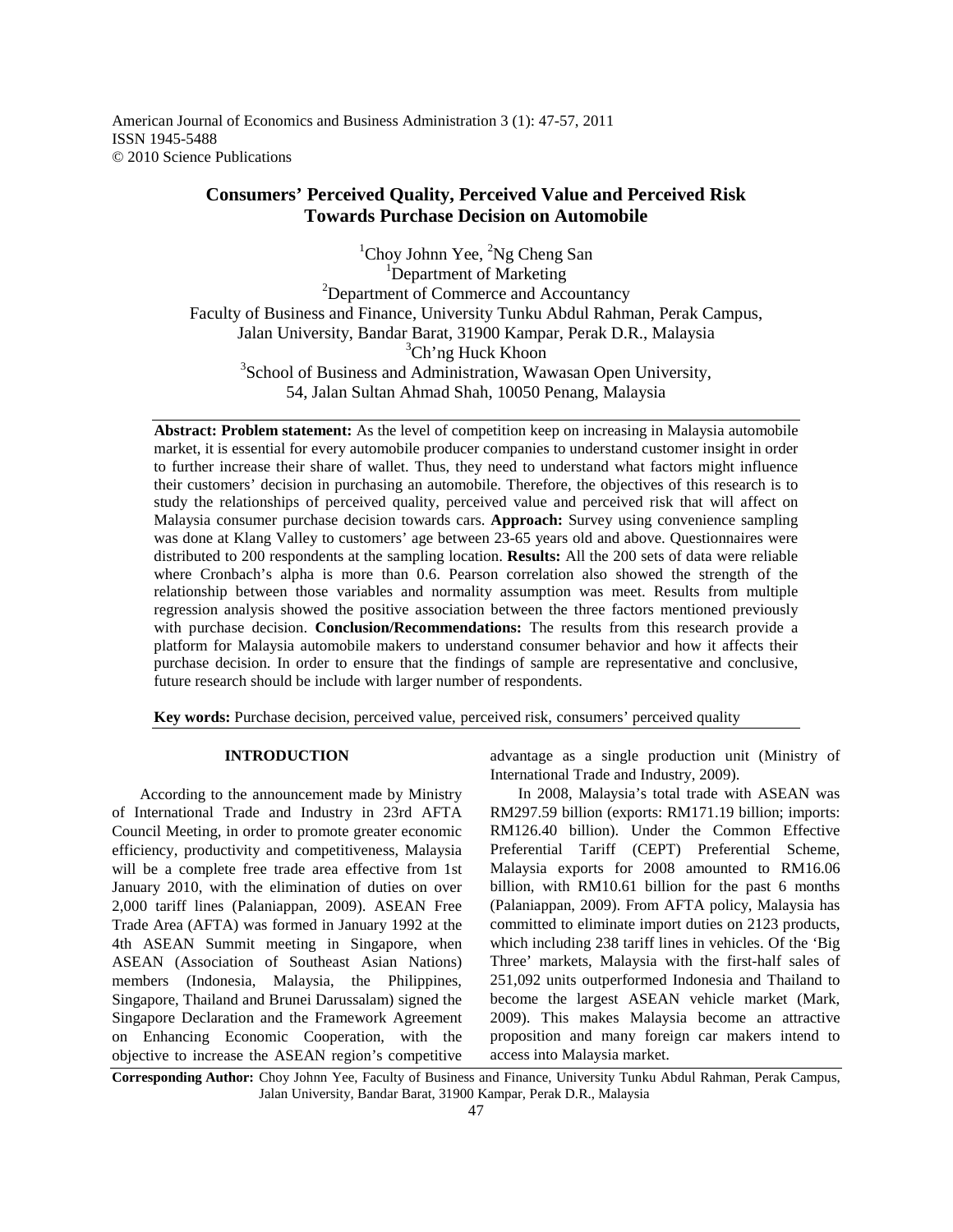Malaysia automobile industry started in the 1960sAND majority of the cars used on Malaysian roads were imported in the Cluster Box Unit (CBU) form. Malaysia has launched own national cars which is PROTON (Perusahaan Otomobil Nasional Berhad) in 1985. In 1994, Malaysia forms a joint venture with the Japanese automobile maker, Daihatsu and launched second national cars, PERODUA (Perusahaan Otomobil Kedua Sdn. Bhd.). In addition to national car, Malaysia has import the foreign cars, such as Toyota, Honda, Nissan, Mazda, Suzuki, Mitsubishi and Lexus from Japan; Hyundai and Kia from Korea; Ford and Chevrolet from United State; BMW, Mercedes, Ferrari, Peugeot, Fiat, Land Rover, Renault, Volkswagen, Volvo and Citroen from Europe.

**Problem statement:** The elimination of trade barriers among AFTA member states will open up market opportunities for ASEAN exporters to these neighboring countries. The results of decreasing car prices will increase the competitiveness of Malaysia automobile industry. For every single car maker in Malaysia, this becomes their challenge to compete effectively with those foreign car makers among ASEAN countries.

 In order to remain competitiveness in Malaysia automobile industry, it is important for all car makers to know Malaysia consumers' behavior in purchasing automobile after the implementation of new AFTA policy. In short, they must understand whether decreasing in car prices will change Malaysia consumers' purchase behavior towards automobile (in other words, do Malaysia consumers behave the same way as before after implementation of new AFTA policy?) and if so, what factors Malaysia consumers use to make the purchase decision? Will they concern on perceived quality, perceived value and perceived risk when they want to purchase cars?

**Research objectives:** Primary objective of this research is to study the relationships of 3 factors affecting purchase decision towards buying cars. More specifically:

- To examine the association between perceived quality and purchase decision
- To examine the association between perceived value and purchase decision
- To examine the association between perceived risk and purchase decision

## **Research questions:**

Does perceived quality have association with purchase decision towards Malaysia cars purchaser?

- Does perceived value have association with purchase decision towards Malaysia cars purchaser?
- Does perceived risk have association with purchase decision towards Malaysia cars purchaser?

**Significance of the study:** This research study is being conducted in order to provide a basis for the assessment of the future automobile industry in Malaysia after globalization, especially after the elimination on duties in AFTA policy, particularly on automobiles. Besides, it's helps to provide information on the marketing strategies to the Malaysian car makers in order to compete in Malaysia automobile industry. It also updates Malaysian car makers on the latest AFTA policy implement at Malaysia which will affect their business. Not only that, the result of the study is expected to be contributing to the understanding of the perceived quality, perceived value and perceived risk towards customers purchase decision that consist of 7 stages (Blackwell *et al*., 2006). However, in this study, only 5 stages of customers' decision process are adopted.

 As a result, Malaysian car makers will be more aware and familiar on AFTA policy. Based on AFTA information, they can modify their strategies and making the right decision according to the elimination on duties in order to maintain their competitiveness in Malaysia automobiles industry. Other than that, Malaysian car makers also will have more understanding on consumer insight and making necessary adjustment to fulfill their customers' needs and wants. Furthermore, this research will be very useful for the car makers. They will know about the customers' perception when they want to purchase a car. So that, the car makers able to do better in their planning in order to compete with other competitors.

**Literature review:** In literature review, we are going to discuss the three independent variables (perceived quality, perceived value and perceived risk) and one dependent variable (purchase decision) from the past study done by other researchers. We will define and describe in details on each variable with the supporting literature done by others.

**Purchase Decision (PD):** According to Peter and Olson (2004), the key process in consumers' decision making is the integration process by which knowledge is combining to evaluate two or more alternative behavior and select one. Most of the large company research consumer buying decision in increasing detail to answer question about what consumer buy, where they buy, how and how much they buy, when they buy and why they buy (Kotler *et al*., 2005). There are seven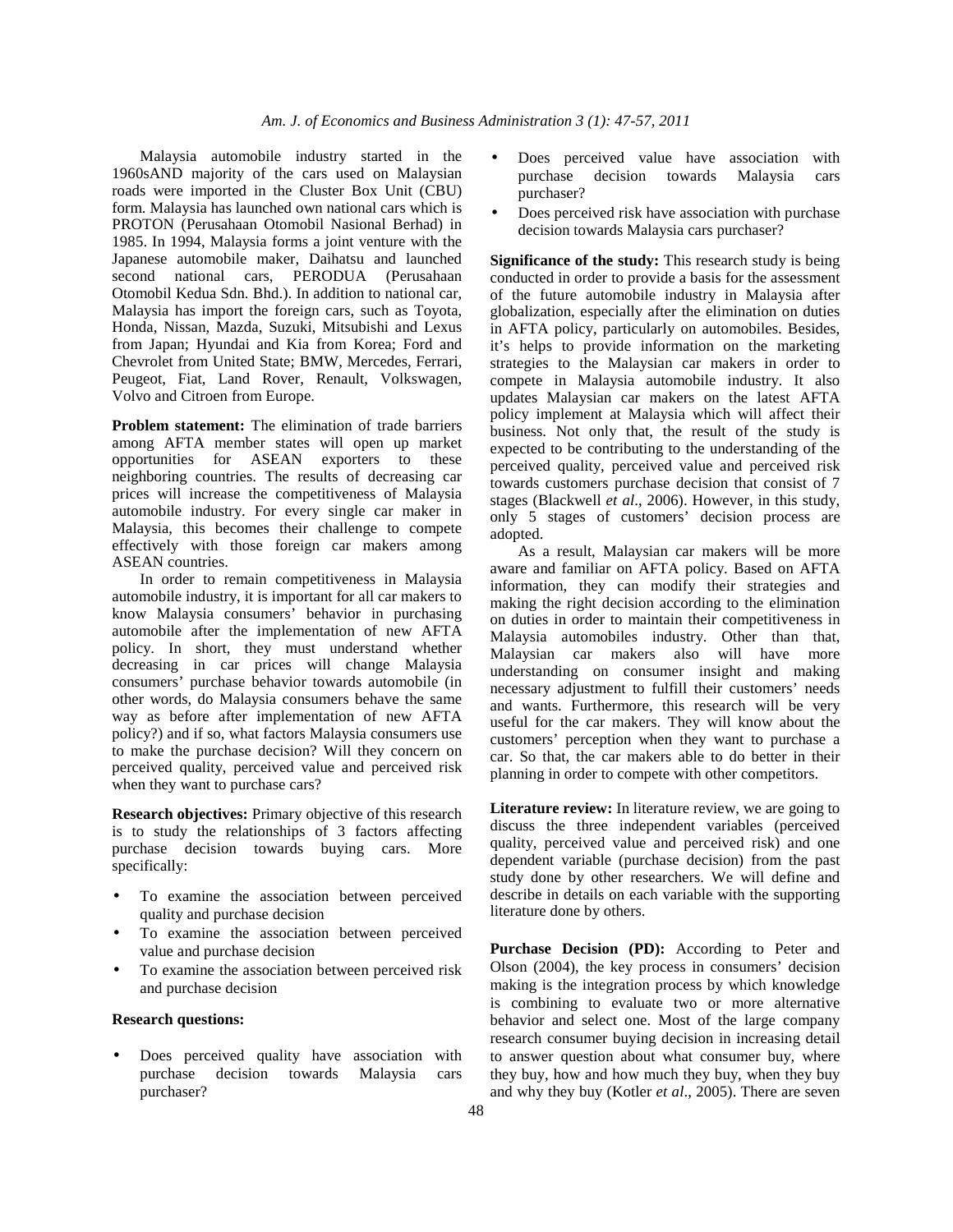stages of the consumer buying decision process which are need recognition, search for information, prepurchase evaluation alternatives, purchase, consumption, post-consumption evaluation and divestment (Blackwell *et al.*, 2006). Purchase decision is the fourth stage in consumer buying decision process. According to the Consumer Decision Making Process Model (Blackwell *et al.*, 2006), a purchase or intent to purchase is often influenced by other factors such as risk and involvement. For this study, the researcher has proposed three possible factors that may affect consumers' decision to purchase automobile. The three factors are perceived quality, perceived value and perceived risk.

Perceived Quality (PQ): Perceived quality is a critical element for consumer decision making; consequently, consumers will compare the quality of alternatives with regard to price within a category (Jin and Yong, 2005). According to Davis *et al*. (2003), perceived quality is directly related to the reputation of the firm that manufactures the product. However, National Quality Research Center or NQRC (1995) defined perceived quality as the degree to which a product or service provides key customer requirements (customization) and how reliably these requirements are delivered (reliability). Whereas Aaker (1991) and Zeithaml (1988a) said that perceived quality is not the actual quality of the brands or products, rather, it is the consumers' judgment about an entity's or a service's overall excellence or superiority.

 Consumers often judge the quality of a product or service on the basis of a variety of informational cues that they associate with the product. Some of these cues are intrinsic to the products, whereas others are extrinsic. As defined by Zeithaml (1988b), cues that are intrinsic concern physical characteristics of the products itself, such as product's performance, features, reliability, conformance, durability, serviceability and aesthetics. On the other hand, extrinsic attributes are the cues that are external to the products itself, such as price, brand name, brand image, company reputation, manufacturer's image, retail store image and the country of origin. Perceived quality has direct impact on customer purchase decision and brand loyalty, especially during the time customers have less or no information of the products that they are going to purchase (Aaker, 1991; Armstrong and Kotler, 2003).

**Perceived Value (PV):** The term "value" used in this study refers to a judgment of preference by consumers (Gan *et al*., 2005). According to Cronin *et al*. (2000) and Zeithaml (1988b), perceived value is the customer's overall assessment of the utility of a product based on perceptions of what is received and what is given. Sweeney and Soutar (2001) and Woodruff (1997) define customer value as a customer-perceived preference for and evaluation of, product attributes, attribute performance and consequences in terms of the customer's goals and purposes. Stonewall (1992) defined value as function of product features, quality issues, delivery, service and price. He also added that "value is always determined by consumer, in his or her own terms, timing and testaments" and that "value is a perception, a view, or understanding made up of measurable components." Perceived value is a comprehensive form of customer evaluation of service. According to Rust and Oliver (1994), value can be conceptualized as the overall evaluation of the service consumption experience and can be encounter specific or a more enduring global evaluation. Value perception may also differ according to the usage situation (Anckar and D'Incau, 2002). Value is a "function of the overall quality and price of the firm's products and services compared to the competition" (Mokhtar *et al*., 2005).

**Perceived Risk (PR):** The concept of perceived risk was introduced by Tzeng *et al*. (2005), he proposes that risk be conceived in terms of the uncertainty and consequences associated with consumer actions, the result of which may or may not be pleasant. Perceived risk is defined as the uncertainty that consumers face when they cannot foresee the consequences of their purchased decision. This definition highlights two relevant dimension of perceived risk: uncertainty and consequences. When a consumer make a purchase decision, 'risk' implies 'great consequences of making a mistake' and 'degree of inconvenience of making a mistake' (Batra and Sinha, 2000; Bettman, 1979; Schiffman, 1972; Cox, 1967; Havlena and De Sarbo, 1991; Peter and Ryan, 1976). According to Zeithaml and Bitner (2003), perceived risk will typically influence early stage of consumer buying process. Beside that, Dowling and Staelin (1994) define risk as a consumer perception of uncertainty and adverse consequences of engaging in an activity. The notion of perceived risk as a key antecedent to consumer behavior has been establish in the past and may be factor influencing the purchased decision to buy a car. In others words, company will put more effort on measuring the inherent risk associated with the purchase decision-making process.

 According to Mitchell (1992), perceived risk influences the five stages of the consumer decision making process, which will influence customer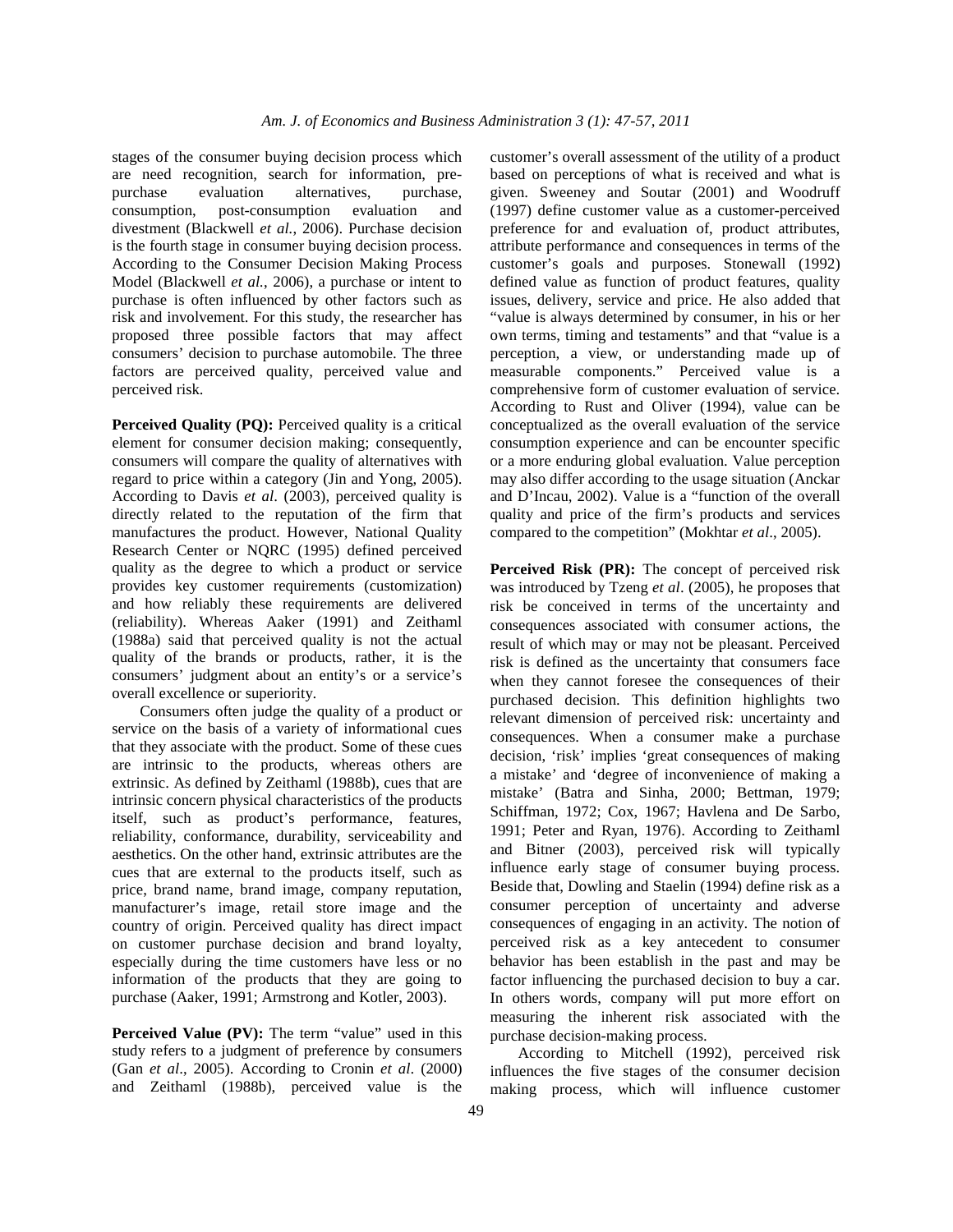purchase decision towards car. Risk may manifest itself in a variety of way such as fear that a product may not possess desirable attributes, uncertainty regarding product performance or a sense that the purchase of a particular brand may invite social disapproval (Richardson *et al*., 1996). Although risk can be include many types (i.e., performance, financial, social, time and safety), Dunn *et al*. (1986) found that the first two type performance and financial risk were the most closely associated with the purchase decision.

 According to Durovnik (2006), consumers are less interest on purchasing the product that is considers being risky endeavors. He also says that consumer will try to reduce the risk of using more time to survey and paying something. For instance, consumer would find out about the quality of a product from those who have firsthand experience. Country of origin also has an impact towards the perceived risk. Based on Ahmed *et al*. (2002), consumer infers attributes to the product based on country stereotype and experiences with a product from the country. Consumer may perceive less risk in purchasing product from the countries with a good image.

### **MATERIALS AND METHODS**

 Proposed framework of the research project is adapted from Jin and Yong (2005). We intend to examine the relationship of perceived quality, perceived value and perceived risk towards the purchase decision in high contact automobile industry.

 The perceived quality, perceived value and perceived risk as independent variables while the purchase decision is the dependent variable in this model. The greater the perceived quality, perceived value and perceived risk will directly have significant positive effect towards the purchase decision. The relation of the independent variable and dependent variable are linked with three hypotheses respectively.

**Hypotheses of the study:** Recently, Richardson *et al.* (1996) cues usage in product evaluation, perceived quality, perceived risk and perceived value as factors influencing purchase decision. Then, studies showed that manufacturers as nowadays are successful in convincing consumers that absolute levels of real quality differ or that variation in quality presents consumers with risk. (Hoch and Banerji, 1993; Richardson *et al.*, 1996). Therefore, this study intent to know whether consumers' perceived quality will affect their purchase decision towards automobile (Fig. 1). Thus, the first hypothesis would be:



- Fig. 1: A study on Malaysia consumer perception towards buying an automobile
- H1: There is a significant association between perceived quality and purchase decision.

 As suggested by Groth (1995), perceived value is important factor in purchase or consumption decisions. According to Heskett *et al*. (1997), customers purchase decision is affected by the value offered by product or service. Customers are interested to know what kind of benefit or values they can obtain from the products; purchase decision is affected by the perceived value (Leung and Li, 1998). Based on the statement by previous researchers, this study would like to know whether perceived value would have positive effect towards customer purchase decision. Thus, the second hypothesis would be:

H2: There is a significant association between perceived value and purchase decision.

 Many studies attempted to measure risk perception in a broader marketing context (Tzeng *et al.*, 2005; Cox, 1967; Bagheri *et al*., 2008; Roselius, 1971; Taylor, 1974; Greatorex and Mitchell, 1993; Yavas, 2003; Agrawal and Teas, 2002; Tse, 1999) where the risky or uncertain outcome in a purchase decision is that a product does not perform according to perception. Such research focuses on outcomes that are more disappointing than they are threatening to consumer welfare; more to do with a product underperforming than being unsafe. The consumer may be unhappy but is not necessarily exposed to a hazard (Ruth and Joe, 2001). Based on the statement by previous researchers, this study would like to investigate whether perceived risk would have negative effect towards customer purchase decision. Thus, the third hypothesis would be:

H3: There is a significant association between perceived risk and purchase decision.

**Research design:** Research design is a master plan specifying the methods and procedures for collecting and analyzing the needed information (Zikmund, 2003). In this study, descriptive research was used due to its usefulness to describe the market phenomenon, such as measuring the purchase decision towards automobile in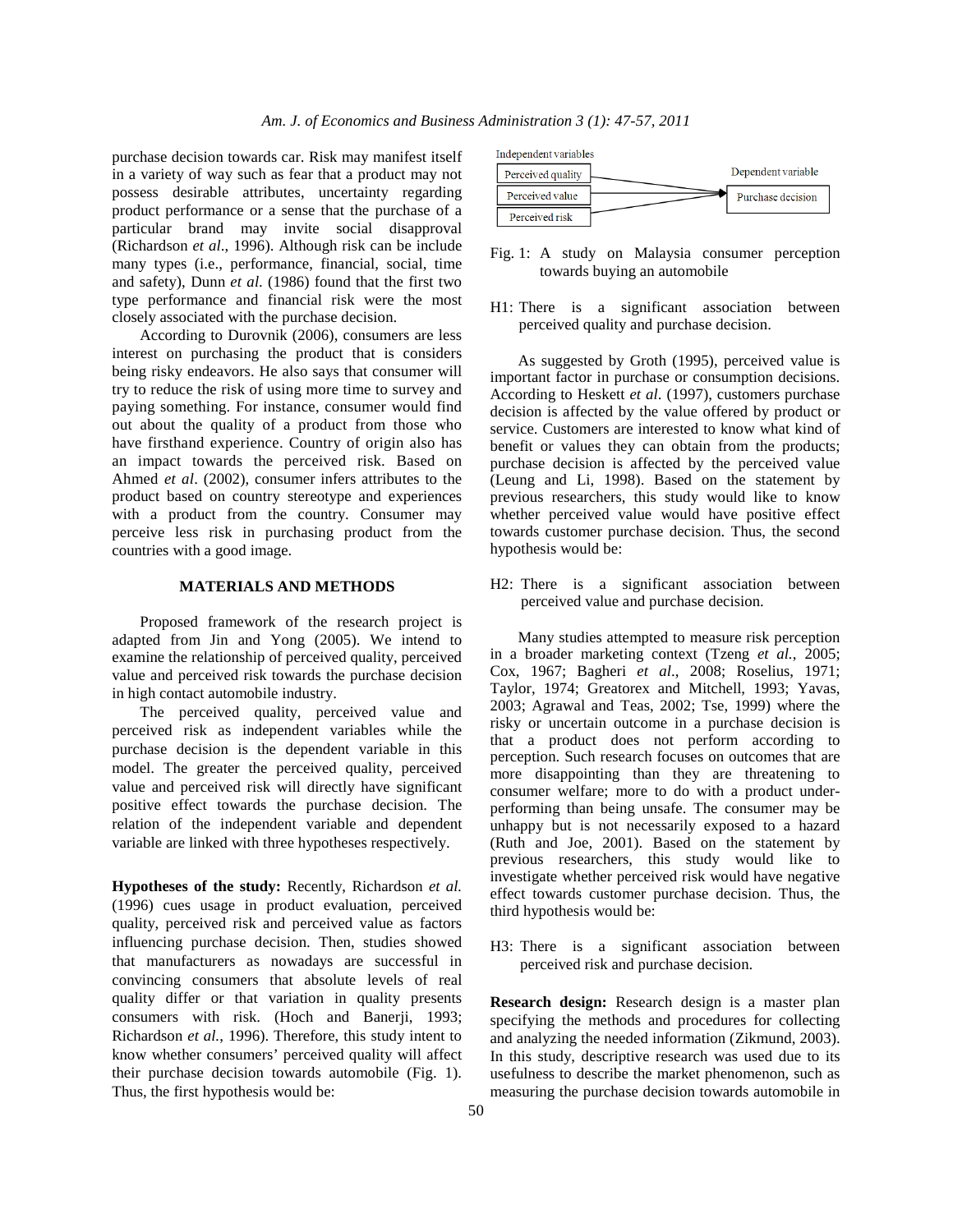competitive environment and to show that whether the constructs lead to customer purchase decision. It is a type of conclusive research that has as its major objective the description of something-usually market characteristics or functions.

 According to Burns and Bush (2003), descriptive analysis is used to define the sample characteristics of the typical respondent and disclosing the general pattern of response. Descriptive research known as statistical research, describes data about the population being studied. It consists of mean, percentage, causal and range. Beside that it also used to describe, explain or summarize the information of the sample.

 The purpose of this research is to determine the significant association of the independent variables that can lead customers to purchase an automobile. Descriptive research was used because we have prior knowledge about the problem situation as it is discovered through the past studies. In order to find the relationship among the three variables, this research has been conducted.

**Sampling design:** Ouestionnaire survey method was used to collect data for this research study. 200 of questionnaires were distributed in Klang Valley, due to the ease, reliability and simplicity. Questionnaires using 5-point Likert scale with anchor of (1) 'strongly disagree' to (5) 'strongly agree' can reduce variability in the results that may be differences and enhances reliability of the responses. Besides, it also simplifies coding, analysis and interpretation of data.

 Target population for this research is the customers at the age between 23-65 years old and above. As our study context is in high-end product category, so those target population are suitable because they has higher disposable income and they need an automobile as transportation. These groups of people are more focus on car performance, value, quality and risk as consideration to measure when they want to purchase an automobile. Klang Valley is the target location to obtain the respondents because of high pedestrian traffic. Besides, many car companies have set up their showroom in Klang Valley (UMW Toyota Motor, 2008).

 Convenience sampling is used to obtain a sample of element because it is impossible to estimate or calculate the probability of the selection for each element in the population. Convenience sampling is where the respondents are selected because they happen to be at the right place and at the right time. Researcher just needs to contact the target element in Klang Valley to who are easily located and willing to participate. Convenience sampling can achieve cost efficient and save time. It is because the sampling units tend to be easily accessible and the most important is that the proportion of target population has no significance on the validity of the conclusion.

 This survey will be conducted on weekdays and weekends to ensure that the sample is included in peak hours and non peak hours. 200 people will be included in the survey. Roscoe (1979) proposed that the rules of thumb for determining the sample size which more than 30 and less than 500 are appropriate for the most research. A pilot test was conducted before the actual survey took place. 20 sets of questionnaires were distributed out during the pilot test in order to ensure no mistake or error occurred within the questionnaire. It is essential to know the weakness and potential error in the questionnaire before actual survey take place. Some changes also been corrected after distributed the pilot test such as grammar error and spelling mistake.

#### **RESULTS**

**Internal reliability test:** Reliability test is used to determine the stability and consistency with which the research instrument measures the constructs (Malhotra, 2004). In other words, reliability is concerned with the stability and consistency in measurement. Furthermore, the relationship between individual items in the scale also can be determined significantly. Cronbach's Alpha reliability test is used by averaging the coefficient that result from all possible combinations of split halves. As Malhotra (2004) stated, the coefficient varies from 0-1 AND value of 0.6 or less generally signifies unsatisfactory internal consistency reliability. Alpha coefficients below 0.6 are weak in reliability, 0.6-0.8 are moderate strong and 0.8-1.0 are very strong in reliability (Malhotra, 2004).

 From the reliability test shown in Table 1, 6 items have been included in measuring perceived quality and the alpha coefficient is 0.793. By using 5 items in perceived value, the alpha coefficient is 0.843. Furthermore, there are 5 items used to measure perceived risk and the alpha coefficient is 0.747. For purchase decision, there are 5 items used in the measurement and the alpha coefficient is 0.857. Overall, the internal reliability coefficients for the entire constructs are moderate strong to very strong as all alpha coefficients are more than 0.7. Thus, the internal reliability test indicates that all of the measures adopted have internal consistency reliability. The internal reliability test of perceived quality, perceived value, perceived risk and purchase decision are above 0.7, which is acceptable as the minimum level of 0.6 for further analysis. Thus, we can conclude that all the items that used to measure the 4 constructs are stable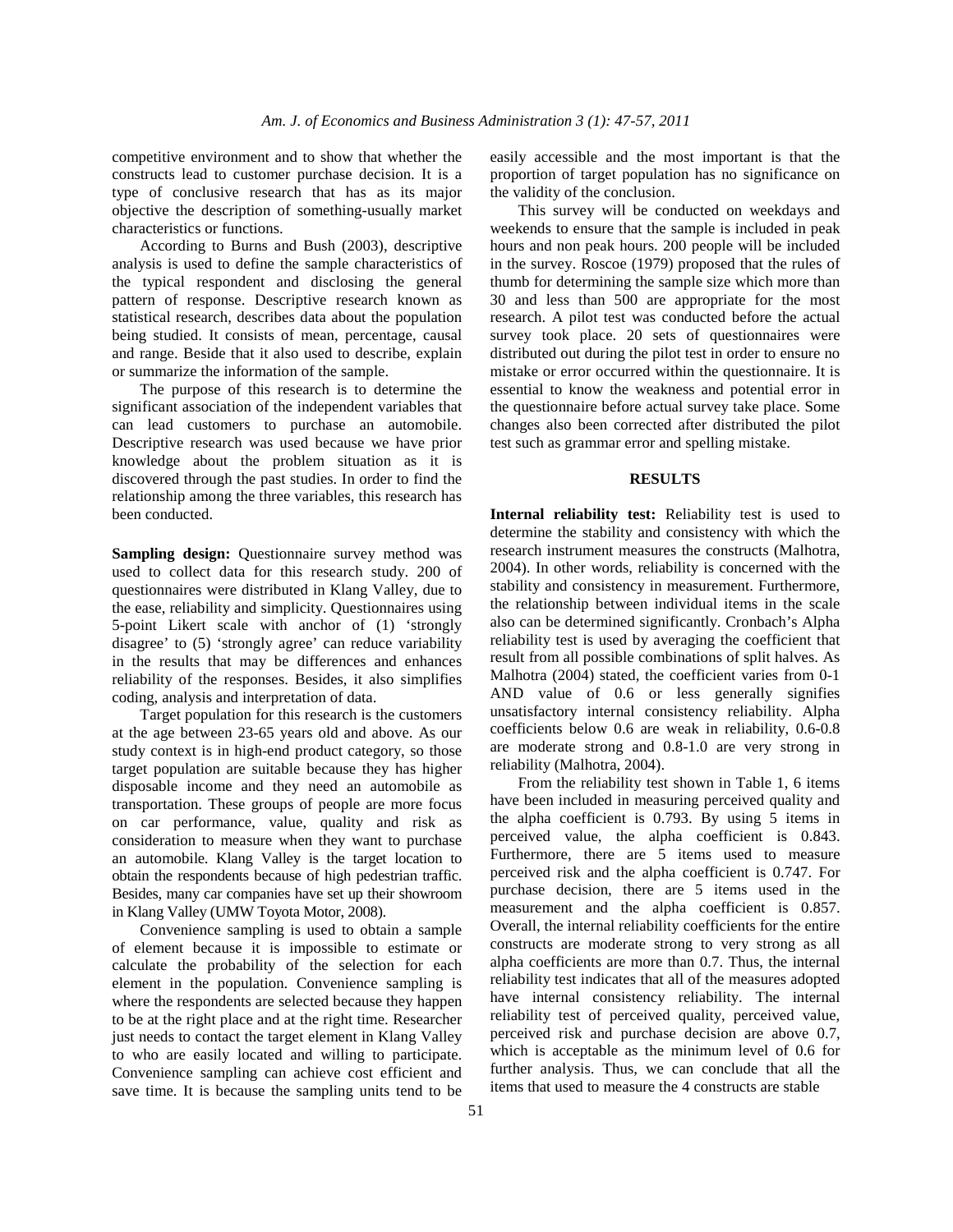Table 1: Reliability test

|           |                                         |                   | Alpha       | Number    |
|-----------|-----------------------------------------|-------------------|-------------|-----------|
| Number    | Constructs                              |                   | coefficient | of items  |
|           |                                         | Perceived quality |             | 6         |
| 2         | Perceived value                         |                   | 0.843       | 5         |
| 3         | Perceived risk                          |                   | 0.747       | 5         |
|           | Purchase decision                       |                   | 0.857       | 5         |
|           |                                         |                   |             |           |
|           | Table 2: Pearson's correlation analysis |                   |             |           |
| Variables | PO                                      | PV                | <b>PR</b>   | <b>PD</b> |
| PQ        | 1.000                                   |                   |             |           |
| PV        | $0.602*$                                | 1.000             |             |           |
| <b>PR</b> | $0.506*$                                | $0.581*$          | 1.000       |           |
| PD.       | $0.642*$                                | $0.637*$          | $0.589*$    | 1.000     |

**Notes: \***Correlation is significant at the 0.01 level (2-tailed)

and consistent. In conclusion, the relationships among the items are reliable for further analysis.

**Pearson's correlation analysis:** Correlation analysis is a statistical summarizing the strength of association between two metric variables (Malhotra, 2004) which called Pearson's Correlation Analysis. It indicates the strength and direction of linear association between two random variables (Malhotra, 2004). Pearson's correlation coefficient is used to analysis the relationship between the variables. This analysis is to measure the co variation or association between the variables likes for example consumers purchase decision on automobile and the three elements such as perceived quality, perceived value and perceived risk.

 Based on Hair *et al*. (2003), Pearson correlation coefficient (r) measures "the linear of association between two metric (interval or ration scaled) variables". The coefficient (r) indicates both the magnitude of the linear relationship and the direction of the relationship. The correlation coefficient ranges from +1.0 indicates perfect positive relationship to -1.0 indicates perfect negative relationship and value of 0 indicates no linear relationship. The larger correlation of coefficient, is the stronger the linkage or level of association between two metric variables. This test will be done at 5% significance level. The null hypothesis (H0) would be rejected if the significance value, p, obtained were less than the value of alpha that has been set at 0.05. In other words, if, p-value <0.05, reject H0; if, p-value>0.05, failed to reject H0.

 Results from Table 2 show significant positive correlation between independent variables and dependent variable. According to Hair *et al*. (2006), multicollinearity occur if the r-value between each pair of independent variable in Pearson's correlation exceed 0.90. Perceived quality with perceived value scores the highest value (0.602) among those independent variables, which is <0.90. Thus, there is no multicollinearity problem in this study.

**Normality test:** In data analysis, it is important to screen through the data for meeting the normality assumptions for all parametric statistical techniques. Hair *et al.* (2006) identify the two most common tests use to check for normality, that are the Shapiro-Wilk test and a modification of the Kolmogorov-Smirnov test. According to Hair *et al.* (2006), the p-value must be greater than 0.05 in order to meet the normality assumptions. Testing the normality of standardized residuals using Kolmogorov-Smirnov with Lilliefors significance correction was applied in this study. Based on the results, the p-value (Sig.) for Kolmogorov-Smirnov test is 0.200, which is greater than 0.05 (i.e., n>100). Thus, the data of standardized residuals can assume to be normally distributed.

**Multiple regression analysis:** Since this study intent to examine the relationship between three independent variables, namely perceived quality, perceived value and perceived risk and one dependent variable, namely purchase decision, thus, multiple regression analysis is the most appropriate test to apply. According to Hair *et al.* (2006), multiple regression analysis is a statistical technique used to test the relationship between more than one independent variables and a single dependent variable, given the condition that both variables must be metric. Therefore, it is applied in this study to examine the metric data of perceived quality, perceived value and perceived risk (three independent variables) and purchase decision (one dependent variable), respectively.

 From Table 3, all the variables has tolerance values above 0.10 (range from 0.534-0.624) and Variance Inflation Factors (VIF) values below 10.0 (range from 1.602-1.872). Therefore, multicollinearity problem does not exist. Based on Cohen's rules for effects sizes, the coefficient of determination (R²) was 0.550, which means that 55% of purchase decision can be explained by the three independent variables. Thus, the effect size for this study is large. The proposed model was adequate as the F-ratio =  $79.703$  (p-value = 0.000) was significant at 1% level ( $p < 0.01$ ).

### **Hypothesis testing:**

H1: There is a significant association between perceived quality and purchase decision.

 According to Table 3, significant value for perceived quality is 0.000 ( $\beta$  = 0.339), which indicates that perceived quality towards purchase decision is more than  $99.99\%$  (p-value < 0.01). Therefore, H1 is supported and this indicates that perceived quality has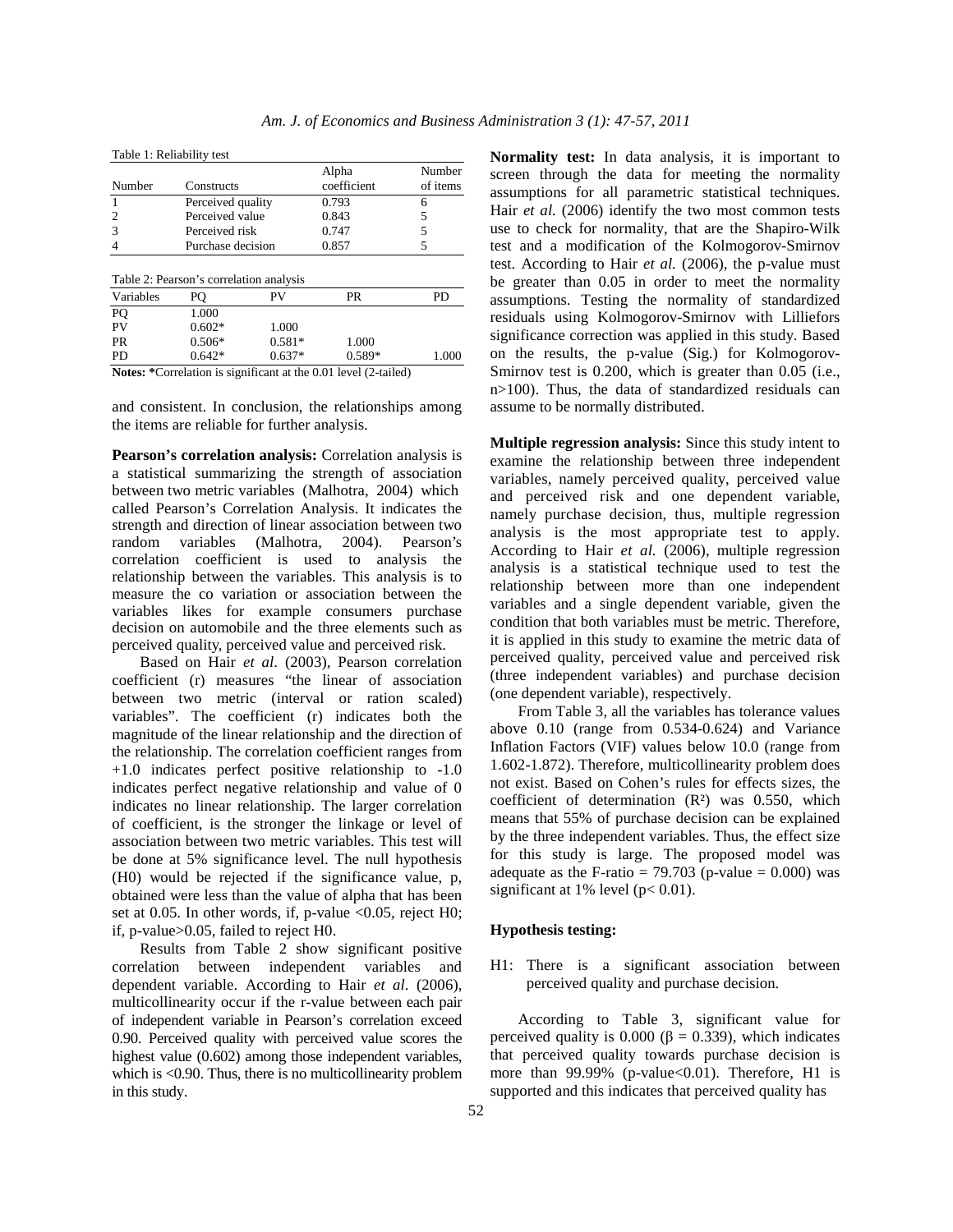|  |  | Am. J. of Economics and Business Administration 3 (1): 47-57, 2011 |  |  |
|--|--|--------------------------------------------------------------------|--|--|
|  |  |                                                                    |  |  |

|                         | Unstandardized coefficients |           |                |       |           | Collinearity statistics |       |
|-------------------------|-----------------------------|-----------|----------------|-------|-----------|-------------------------|-------|
|                         |                             |           | Standardized   |       |           |                         |       |
| Model                   |                             | <b>SE</b> | coefficients B |       | Sig.      | Tolerance               | VIF   |
| 1 (Constant)            | 0.954                       | 1.304     |                | 0.731 | 0.465     |                         |       |
| PO.                     | 0.339                       | 0.061     | 0.344          | 5.569 | $0.000**$ | 0.601                   | 1.665 |
| <b>PV</b>               | 0.269                       | 0.062     | 0.285          | 4.350 | $0.000**$ | 0.534                   | 1.872 |
| <b>PR</b>               | 0.296                       | 0.072     | 0.249          | 4.101 | $0.000**$ | 0.624                   | 1.602 |
| $\mathbb{R}^2$          | 0.550                       |           |                |       |           |                         |       |
| Adjusted $\mathbb{R}^2$ | 0.543                       |           |                |       |           |                         |       |
| Sig. F                  | 0.000                       |           |                |       |           |                         |       |
| F-value                 | 79.703                      |           |                |       |           |                         |       |

| Table 3: Results of multiple regression analysis |
|--------------------------------------------------|
| Unetanderdized acefficier                        |

**Notes: \*\***p-value<0.01 (two-tailed); dependent variable: PD

direct association with purchase decision when customers want to purchase a car. This mean if customers' perceived quality on automobile is higher, purchase decision will be higher and will have high intention to purchase.

H2: There is a significant association between perceived value and purchase decision.

 According to Table 3, significant value for perceived value is 0.000 ( $\beta$  = 0.269), which indicates that perceived value towards purchase decision is more than 99.99% (p-value  $< 0.01$ ). Therefore, H2 is supported, which indicates that perceived value has direct association with purchase decision when customers want to purchase a car. This mean that, if customers perceived value on automobile is higher, purchase decision will be higher and they will have high intention to buy.

H3: There is a significant association between perceived risk and purchase decision.

 According to Table 3, significant value for perceived risk is 0.000 ( $\beta$  = 0.296), which indicates that perceived risk towards purchase decision is more than 99.99% (p-value<0.01). Therefore, H3 is supported, which indicates that perceived risk have association with purchase decision when customers want to purchase a car.

#### **DISCUSSION**

**Managerial implications:** When customers want to purchase a car, they look for reliability and durability of the cars. Normally customers think those high quality cars are those car which adopt advance technology and have high performance which lead to longer lifetime of the cars. Besides, they think that high quality car will provide them comfortable and help them to save unnecessary repairing cost. Customers refuse to purchase low quality cars because probability of defect for low quality cars are higher and this will end up with high cost in repair and maintenance.

 Therefore, it is recommended for automobile companies that they should dedicate sufficient budget and resource to improve the quality of their cars. With regard to technology, automobile companies should invest more advance technology for engine such as Hybrid engine that save up fuel consumption. Moreover, they should also improve their quality system on operation, such as practicing Lean Manufacturing.

 Along with flourish of technology and citizens are more educated than before, most of the customers have more product knowledge and more sources of information. Hence, they have more rigorous and harsh requirement to consider before they make a decision in purchasing car. Therefore, in making car purchasing decision, most of the customers will consider what value the company can offer to them in terms of money, personality, status and lifestyle. Customers will think of the value that can provided by a particular car in term of status, personality and lifestyle. They want to have higher status, unique personality and better lifestyle by driving that car. Thus, probability to purchase that car will be higher if the company able to provide such value.

 Due to this, automobile companies should further strengthen the value to their cars. In advertisement they should emphasize the value that the cars can give to their user. They need to educate their customers that what kind of status, personality and lifestyle will be if they drive those cars. Besides that, automobile companies should have value added services for their customers. For example, when customers go to their showroom, the sales representative will greet their customers, serve them with drinks and provide customer with detail information about cars. Other than that, special body kit and tinted window also provided to the cars user. Besides, special package such as cash rebate and free milestone services are given to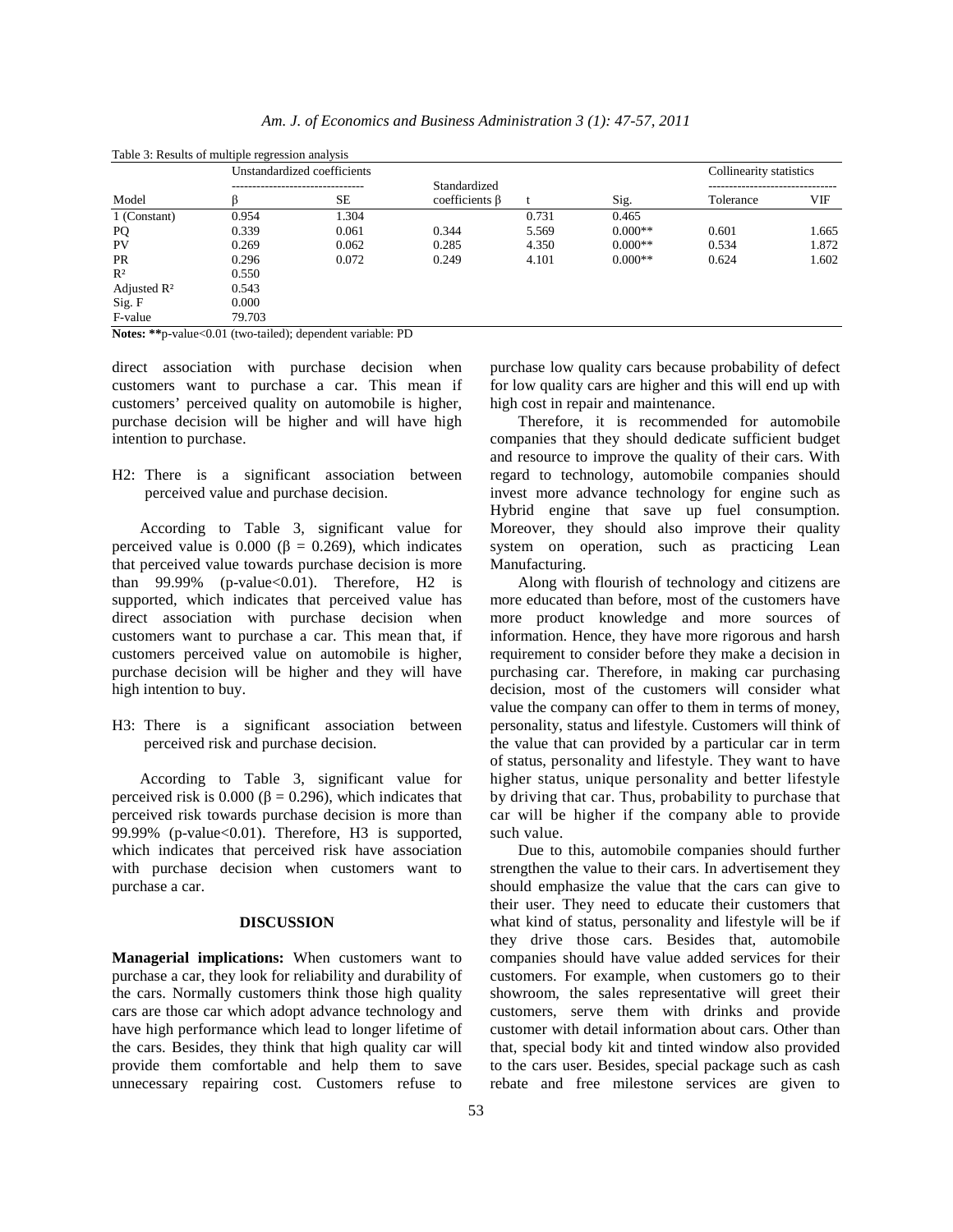customers according to the car model. By doing so, customers will felt that the value provided by the companies is excellent.

 Finally, customers will consider some risk when they want to purchase cars because car is one of the expensive asset and most of the consumer perceive that car should be long lasting. Therefore, they face uncertainty if they purchase the unsuitable car that result in poor performance, embarrassment, poor self image and unsafely, which cause them lost in financial risk, physical risk, social risk and performance risk. So, customers will tend to purchase cars that value for money.

 Thus, automobile companies should use advertising to convince their customers that the risks (in term of performance and safety) for purchasing their cars are much lower than others. They can emphasize on raw materials that they are use to assemble the cars such as solid materials and high technology. Moreover, they can stress on Anti-Lock Brake System (ABS) and airbag in order to reduce perceived risk of customers. Besides that, automobile companies should position them as a high status brand to convince people that they will not felt embarrass by driving their cars. Moreover, they should extend the warranty period of their cars in order to reduce the risk bear by customers.

**Limitations of the study:** Firstly, the data collection methods being used for this research may not represent the true population of the targeted respondent. It shows that most of the respondents were come from the Chinese ethic group. Therefore, the research report might not produce comprehensive results as there were few Malays and Indians respondents that aid in the research process.

 Besides, most of the respondents came from the age group of 23-30 years old which mostly are Generation Y. Therefore, the research result might not comprehensive enough as there are only few numbers of respondents who are Generation X and Baby Boomers. Moreover, the result may be bias due to the different purchase behaviors among these 3 groups.

 In addition, we had faced difficulties in obtaining the relevant information from existing resources such as the internet search engine, reference book and so on. Due to the collection of secondary data was collected via Internet and reference books; information regarding customer purchase decision towards cars is limited. Although there are many articles and research posted online, there was lack of related information that can be used as a reference for our research title. More than that, we had found many other related articles but a subscription need to be made in order to access those articles.

 We also faced languages barriers when conducting the data collection process. This is because majority of the respondents are Chinese who are from Chinese educated background and they have some difficulties in understanding the question being asked in the questionnaire as well as poor command of English Language. In turn this affected the accuracy and reliability of the result. Besides, the questionnaires were distributed among the respondents from Klang Valley, thus it cannot be generalize for the whole population in Malaysia and the result obtained might not be reliable as it only includes the opinion and feedback from the respondents in this selected area.

 Besides that, most of the respondents in Klang Valley are not willing to provide us information needed. Thus, we faced difficulties in finding respondents who are willing to fill the questionnaire for us. As a result, we spend more than a week and travel many places in Klang Valley in order to obtained 200 copies questionnaires feedback. Finally, due to the time constraint, financial constraint and limited facilities in assisting us to conduct our research project, therefore, this indirectly will influence the comprehension of our research project.

**Recommendations for future research:** In our research, the data are collected from Klang Valley. We should open the survey to more locations in future so reduce the bias of result. In future, the research can be expanded to other states in Malaysia such as Johor, Pulau Pinang and Perak. We also should balance the races among Malay, Chinese and Indian as our respondents. Thus the questionnaires can be written in other languages such as Mandarin and Malay.

 Besides, the number of respondent can be increased to cover all state in Malaysia in order to be more representative. This can further increase the representative of our data. The increase of respondents can be done by sending the questionnaires through internet to target respondent. This is because we can control the demographic of respondent such as age and reduce the non-respondent to answer our questionnaires.

 Lastly, in our research we should include other factor that will influence customers purchase decision towards automobile such as price, service quality and so forth. This can keep our finding more complete due to the newly developed model that is better suit to current environmental changes.

# **CONCLUSION**

 From this research, majority of customers will consider quality when they intend to purchase cars.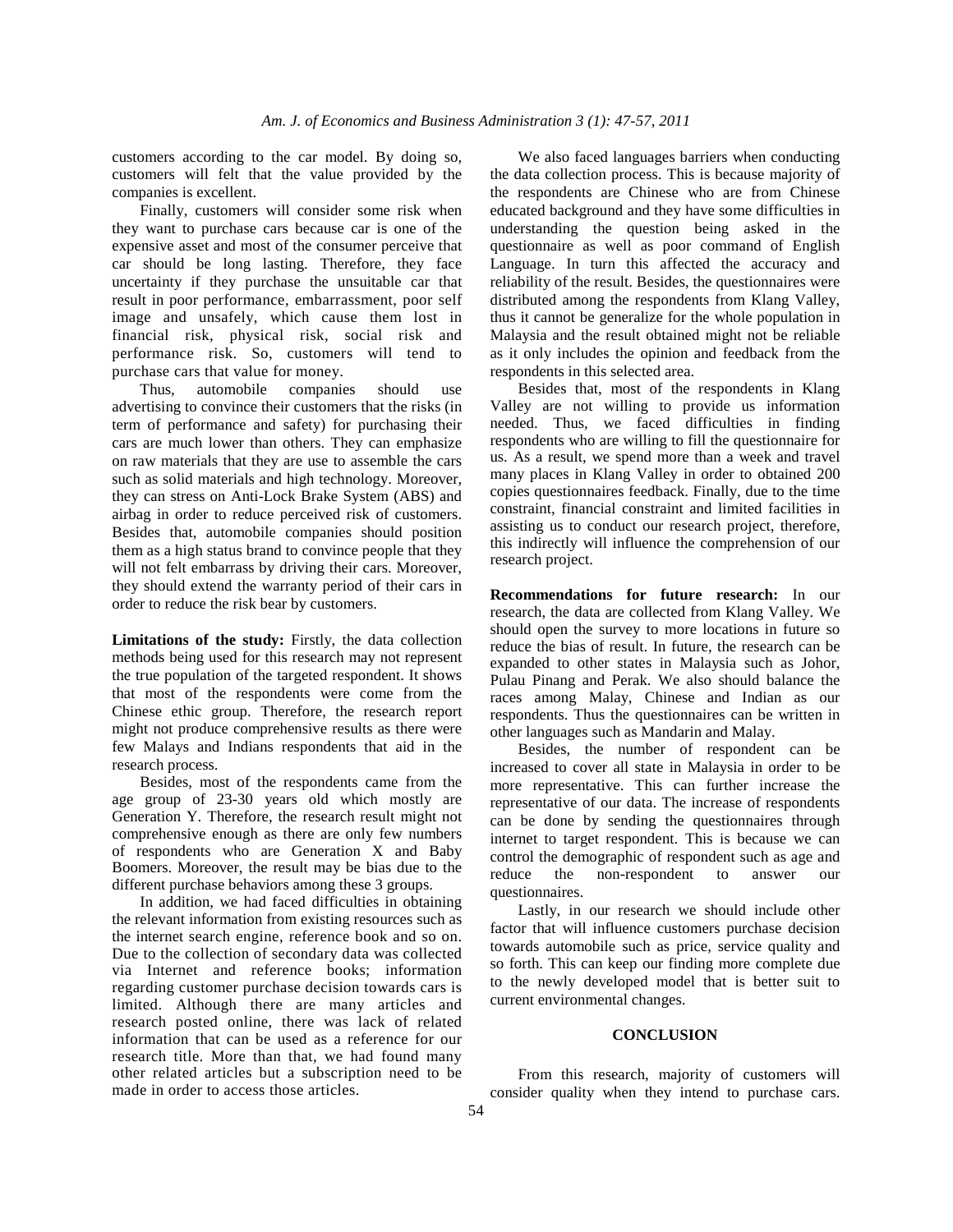This result is further supported by Dae and Joon (2009); Tsiotsou (2006); Richardson *et al*. (1996); Hoch and Banerji (1993), which indicate that perceived quality have positive association with purchase decision. The result is same with others because we adopted the same positive question as others to measure on perceived quality in our questionnaire. In pace with the economic become prosperity, the citizens have more disposable income. Thus, they seek for another level on automobile because they no longer perceive that car is mainly for transport purpose but it is more than that. They are looking for high quality and low risk car together with the after sales services provided.

 Similar with Ching and Hsi (2007); Mahmud *et al*. (2008); Eggert and Ulaga (2002), which indicate that perceived value have positive association with purchase decision, our results also indicate that value is another factor customers will concern about when they want to purchase cars. This is because same positive questions have been used in our questionnaire to measure perceived value in our questionnaire as others researchers done. Whenever customers make purchase decision on cars, they will think that whether the cars are worth to buy or not.

 For perceived risk, although it shows the relationship between perceived risk and purchase decision, however, the result is contrast with Yavas (2003); Agarwal and Teas (2002) and Ruth and Joe (2001), which show the negative association between both variables. The result is contrast due to the quality of our respondents, the use of positive question about perceived risk are set in questionnaire compare to all the researchers, where negative question are use to ask about perceived risk.

#### **ACKNOWLEDGEMENT**

 We hereby appreciate Tan Joo Beng, Tan Kai Seng and Tay Wee Kian Alvin for the help in collecting data and analyzing the data. We also are grateful to the survey respondents in Klang Valley, Malaysia, who provided valuable information and data for this study. Part of this study was presented in Knowledge Management International Conference (KMICe) 2010 (index by Thomson ISI) at Primula Beach Resort, Kuala Terengganu, Malaysia on 25-27 May 2010.

#### **REFERENCES**

Aaker, D.A., 1991. Managing Brand Equity: Capitalizing on Value of a Brand Name. The Free Press, New York, ISBN: 0-02-900101-3, pp: 299.

- Agarwal, S. and R.K. Teas, 2002. Cross-national applicability of a perceived quality model. J. Product Brand Manage., 11: 213-236. DOI: 10.1108/10610420210435425
- Ahmed, Z.U., J.P. Johnson, P.L. Chew and W.F. Tan *et al*., 2002. Country-of-origin and brand effects on consumers' evaluations of cruise lines. Int. Market. Rev., 19: 279-302. DOI: 10.1108/02651330210430703
- Anckar, B. and D. D'Incau, 2002. Value creation in mobile commerce: Findings from a consumer survey. J. Inform. Technol. Theory Appli., 4: 43- 64. ISSN: 15324516
- Armstrong, G. and P. Kotler, 2003. Marketing: An Introduction. 6th Edn., Pearson Prentice Hall, New Jersey, ISBN: 0-13-035133-4, pp: 714.
- Bagheri, A., H.S. Fami, A. Rezvanfar, A. Asadi and S. Yazdani, 2008. Perceptions of paddy farmers towards sustainable agricultural technologies: case of haraz catchments area in mazandaran province of Iran. Am. J. Applied Sci.., 5: 1384-1391. ISSN: 15469239
- Batra, R. and I. Sinha, 2000. Consumer-level factors moderating the success of private labels brands. J. Retail., 76: 175-191. DOI: 10.1016/S0022435900000270
- Bettman, J.R., 1979. Memory factors in consumer choice: A review. J. Market., 43: 37-53. ISSN: 00222429
- Blackwell, R.D., P.W. Miniard and J.F. Engel, 2006. Consumer Behavior. 10th Edn., Southern Western Publisher, Thomson, USA., ISBN: 8-13-150184-1, pp: 816.
- Burns, A.C. and R.F. Bush, 2003. Marketing Research: Online Research Application. 4th Edn., Prentice Hall, New Jersey, ISBN: 0-13-035135-0, pp: 672.
- Ching, W.C. and P.L. Hsi, 2007. Factors influencing online music purchase intention in Taiwan: An empirical study based on the value-intention framework. Inter. Res., 17: 139-155. DOI: 10.1108/10662240710737004
- Cox, D.F., 1967. Risk Handling in Consumer Behavior: An Intensive Study of two Cases. Risk Taking and Information Handling in Consumer Behavior. Harvard University Press, Boston, MA., ISBN: 9780875840635, pp: 82-108.
- Cronin, J.R., J.J., Brady, M.K. Hult and G.T.M., 2000. Assessing the effects of quality, value and customer satisfaction on consumer behavioral intentions in service environments. J. Retail., 76: 193-218. DOI: 10.1016/S0022435900000282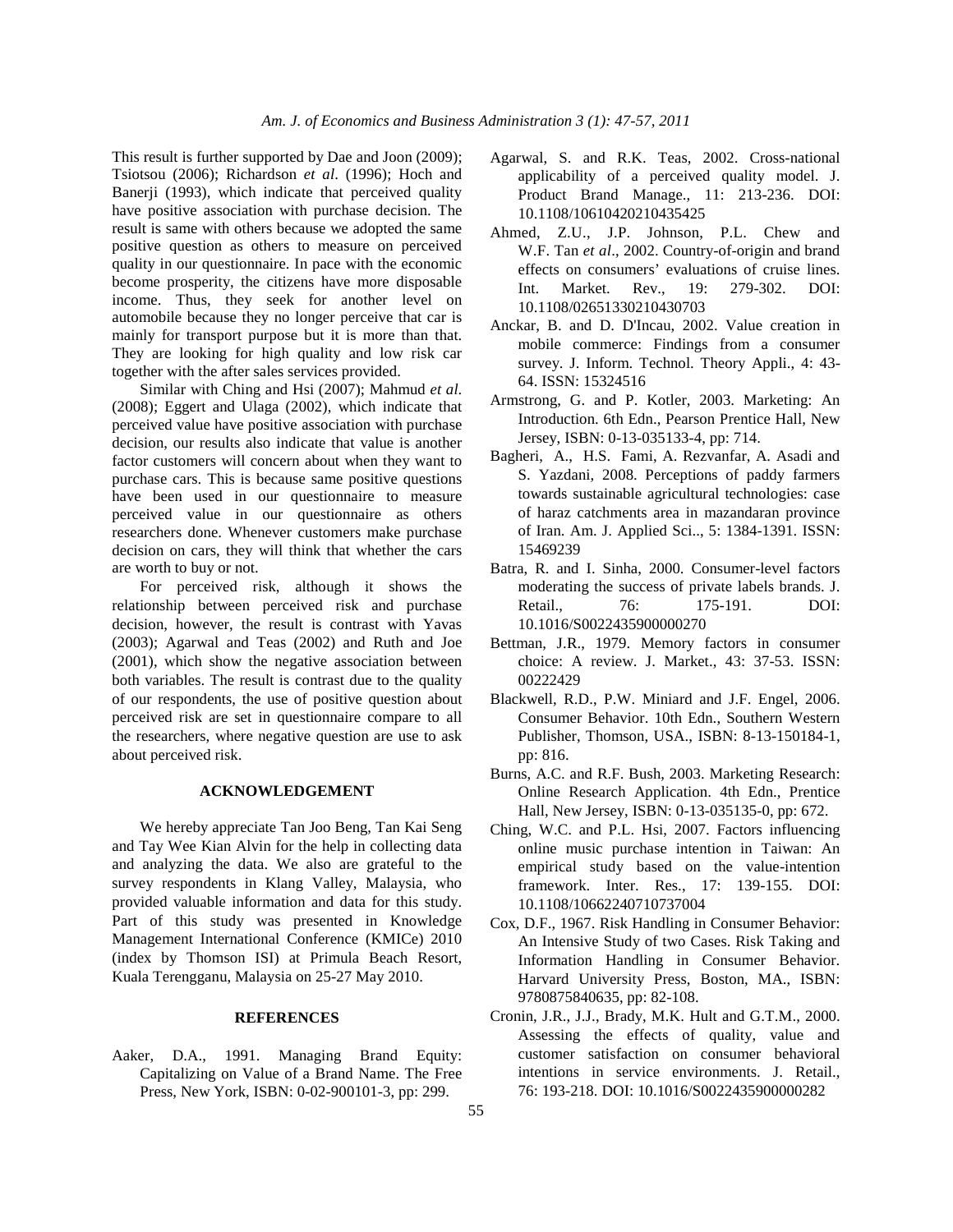- Dae, H.K. and H.K. Joon, 2009. Symbolic purchase in sport: The roles of self-image congruence and perceived quality. Manage. Decis., 47: 85-99. DOI: 10.1108/00251740910929713
- Davis, Aquilano and Chase, 2003. Fundamentals of Operations Management. 4th Edn., McGraw-Hill/Irwin, ISBN: 0-07-297541-5, pp: 1.
- Dowling, R. and R. Staelin, 1994. A model of perceived risk and intended risk handling activity. J. Consumer Res., 21: 110-134. DOI: 10.1086/209386
- Dunn, M.G., P.E. Murphy and G.U. Skelly, 1986. Research note: The influence of perceived risk on brand preference for supermarket products. J. Retail., 62: 204-217. ISSN: 00224359
- Durovnik, C., 2006. From "Experience" Goods to "Search" Goods. http://icommons.org/2006/08/22/from- %E2%80%98experience%E2%80%99-goods-to- %E2%80%98search%E2%80%99-goods/
- Eggert, A. and W. Ulaga, 2002. Customer perceived value: A substitute for satisfaction in business markets. J. Bus. Ind. Market., 17: 107-118. DOI: 10.1108/08858620210419754
- Gan, C., V. Limsombunchai, M. Clemes and A. Weng, 2005. Consumer choice prediction: Artificial neural networks versus logistic models. J. Soc. Sci.., 1: 211-219. ISSN: 15493652
- Greatorex, M. and V.W. Mitchell, 1993. Developing the perceived risk concept: Emerging issues in marketing. Proceedings of the Marketing Education Group Conference, pp: 405-415.
- Groth, J.C., 1995. Exclusive value and the pricing of services. Manage. Decis., 33: 22-29. DOI: 10.1108/00251749510093905
- Hair, J.F., B. Babin, A.H. Money and P. Samouel, 2003. Essentials of Business Research Methods. John Wiley and Sons, New York, ISBN: 0-47- 127136-5, pp: 464.
- Hair, J.F., JrW.C. Black, B.J. Babin, R.E. Anderson and R.L. Tatham, 2006. Multivariate Data Analysis. 6th Edn. Pearson Education, Upper Saddle River, NJ., ISBN: 0-13-032929-0, pp: 928.
- Havlena, W.J. and W.S. De Sarbo, 1991. On the measurement of perceived consumer risk. Decis. Sci., 22: 927-939. DOI: 10.1111/j.1540-5915.1991.tb00372.x
- Heskett, J.L., W.E. Jr Sasser and L.A. Schlesinger, 1997. The Service Profit Chain. How Leading Companies Link Profit and Growth to Loyalty, Satisfaction, and Value, The Free Press, New York, ISBN: 0-68-483256-9, pp: 320.
- Hoch, S.J. and S. Banerji, 1993. When do private labels succeed. Sloan Manage. Rev., 34: 57-67. PMID: 66610
- Jin, B. and G.S. Yong, 2005. Integrating effect of consumer perception factors in predicting private brand purchase in a Korean discount store context. J. Consumer Market., 22: 62-71. DOI: 10.1108/07363760510589226
- Kotler, P., G. Armstrong, H.A. Swee, M.L. Siew and T.T. Chin *et al*., 2005. Principles of Marketing: An Asian Perspective. 11th Edn. Prentice Hall, Pearson Education South Asia, ISBN: 0-13- 123439-0, pp: 608.
- Leung, K. and W.K. Li, 1998. The impact of customer service and product value on customer loyalty and purchase behavior. J. Applied Soc. Psychol., 28: 1731-1741. DOI: 10.1111/j.1559-1816.1998.tb01343.x
- Mahmud, A.S., K. Uma and K. Vinod, 2008. Role of different Electronic-Commerce (EC) quality factors on purchase decision: A developing country perspective. J. Elect. Commerce Res., 9: 92-113. ISSN: 15266133
- Malhotra, N.K., 2004. Marketing Research: An Applied Orientation. 4th Edn. Pearson Education, Inc., New Jersey, ISBN: 0-13-033716-1, pp: 864.
- Mark, 2009. ASEAN automotive market review. http://www.allbusiness.com/legal/internationaltrade-law-treaties-agreements-free/13380329- 1.html
- Mitchell, V.W., 1992. Understanding consumers' behavior: Can perceived risk theory help. Manage. Decis., 30: 26-31. DOI: 10.1108/00251749210013050
- Mokhtar, A.S., K.A. Abbas, S.M. Sapuan and M.M.H. Ahmad, 2005. Consumer's acceptability estimation of cold preserved Malaysian freshwater patin. Am. J. Applied Sci., 2: 985-988. ISSN: 15469239
- NQRC, 1995. American Consumer Satisfaction Index Methodology Report. http://en.wikipedia.org/wiki/American\_Customer\_ Satisfaction\_Index
- Palaniappan, R., 2009. 23rd AFTA Council Meeting. http://www.miti.gov.my/cms/content.jsp?id=com.t ms.cms.article.Article\_260a493c-c0a81573- 8c608c60-2854c0bb
- Peter, J.P. and J. Olson, 2004. Consumer Behavior and Marketing Strategy. 7th Edn. McGraw-Hill/Irwin, ISBN 0-07-286487-7, pp: 608.
- Peter, J.P. and M.J. Ryan, 1976. An investigation of perceived risk at the brand level. J. Market. Res., 13: 184-188. ISSN: 00222437